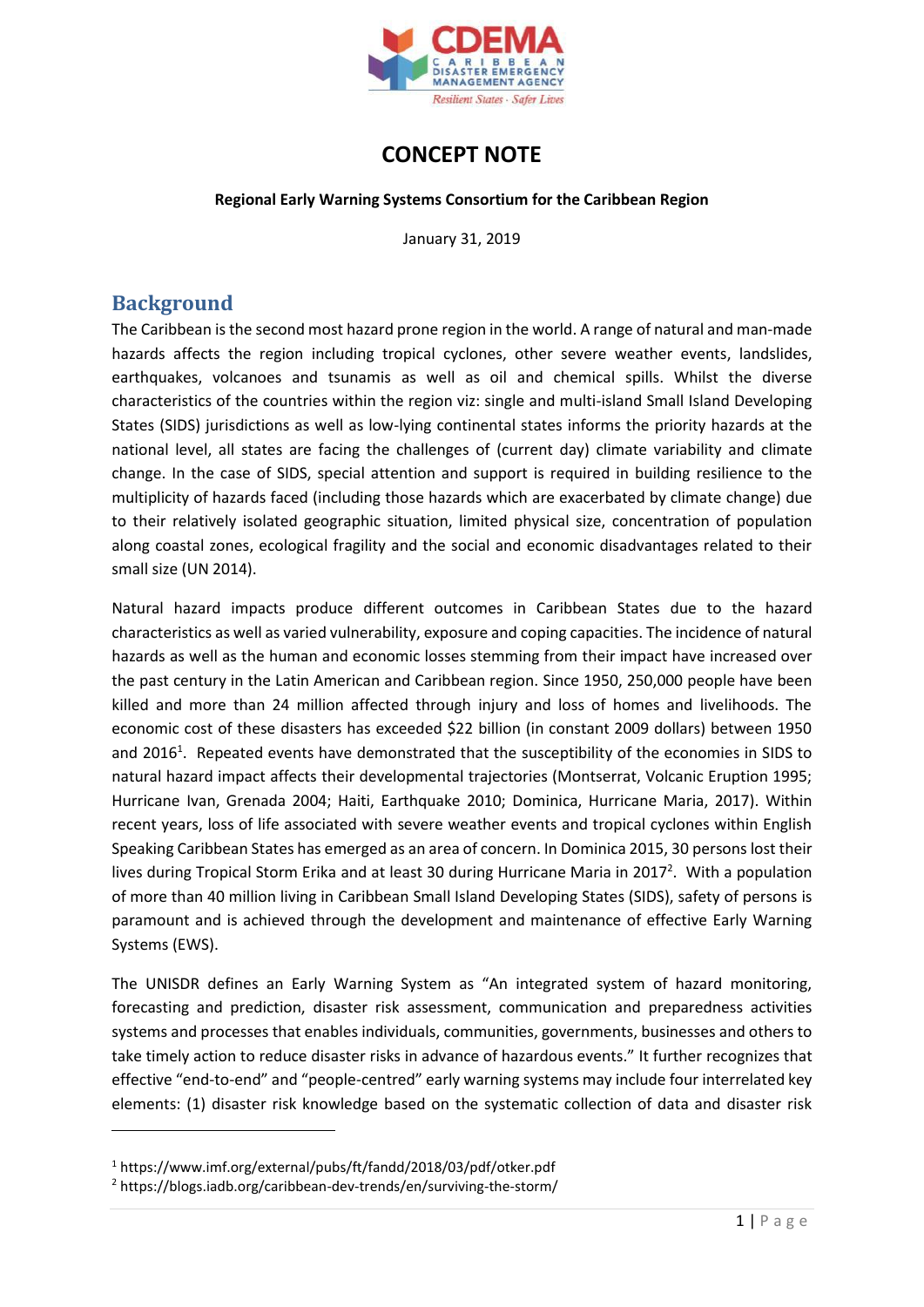

assessments; (2) detection, monitoring, analysis and forecasting of the hazards and possible consequences; (3) dissemination and communication, by an official source, of authoritative, timely, accurate and actionable warnings and associated information on likelihood and impact; and (4) preparedness at all levels to respond to the warnings received.

Various assessments and the outcomes of the mid-term review of the Hyogo Framework for Action (UNISDR, 2011) have revealed that many nations around the globe operate Early Warning Systems (EWS) for various natural and human-induced hazards. However, the governmental priority, stage of development and overall effectiveness of these EWS at national to local levels, vary widely. Many countries, especially those at highest risks but with the least resources, remain highly challenged in building and sustaining their EWS from the national level down to the level of communities. (UNISDR 2015).

The Regional Comprehensive Disaster Management (CDM) Strategy and Results Framework (2014 - 2024), provides the framework for Disaster Risk Management (DRM) in the Caribbean. The Strategy provides scope for assessing, analyzing and making targeted interventions to achieve its Regional Outcomes. Priority Area 4 which seeks to 'address community level vulnerability within the overall framework for disaster management' and the associated Regional Outcome 4.3. which states 'Community Early Warning Systems, integrated, improved and expanded' require countries to establish early warning systems that are end-to-end, integrated and fully functional to warn the population of impending danger and to take appropriate actions. The Strategy is supported by the Resilience Pathway which has been adopted by the CARICOM Heads of Government in July 2018. The Pathway identifies 5 pillars: Social Protection for the Marginal and Most Vulnerable, Enhancing Economic Opportunities, Safeguarding Infrastructure, Environmental Protection and Operational Readiness and Recovery.

The Desk Review of EWS in the Caribbean (Collymore, 2016) presented a picture of some progress in advancing early warning in the region whilst at the same time called for the acceleration of the enhancement process. It suggested that over the last 15 years there have been observed improvements in early warning systems though this has been variable both by hazard and in space. Movement towards an integrated multi-hazard warning systems culture is evident though this may be characterized as slow. The region's desire for an inclusive EWS culture in an environment of scarce resources and the unavoidable need for a discussion of the costs and benefits of early warning investments, value chain analysis and prioritization are recognised. The desk review encouraged a revisit of the mindset that currently drives DRM and EWS Policy in the Caribbean to include issues such as the placement of EWS in the strategic and operational plans of stakeholders at all levels, the embracing of monitoring and evaluation frameworks and standards for measuring performance.

A salient message from the Review is that the convergence of regional and international agendas can be rewarded with increased financial and capacity building support for the vulnerable states of the Caribbean. However, it also noted that the growth and diversity in the number of EWS sponsoring entities and project collaborators required a facility to address an observed gap in the harnessing of these common interests. It was against this background of the urgent need for a facility to harmonize these efforts and share a common Early Warning Vision for the Caribbean that a Caribbean Early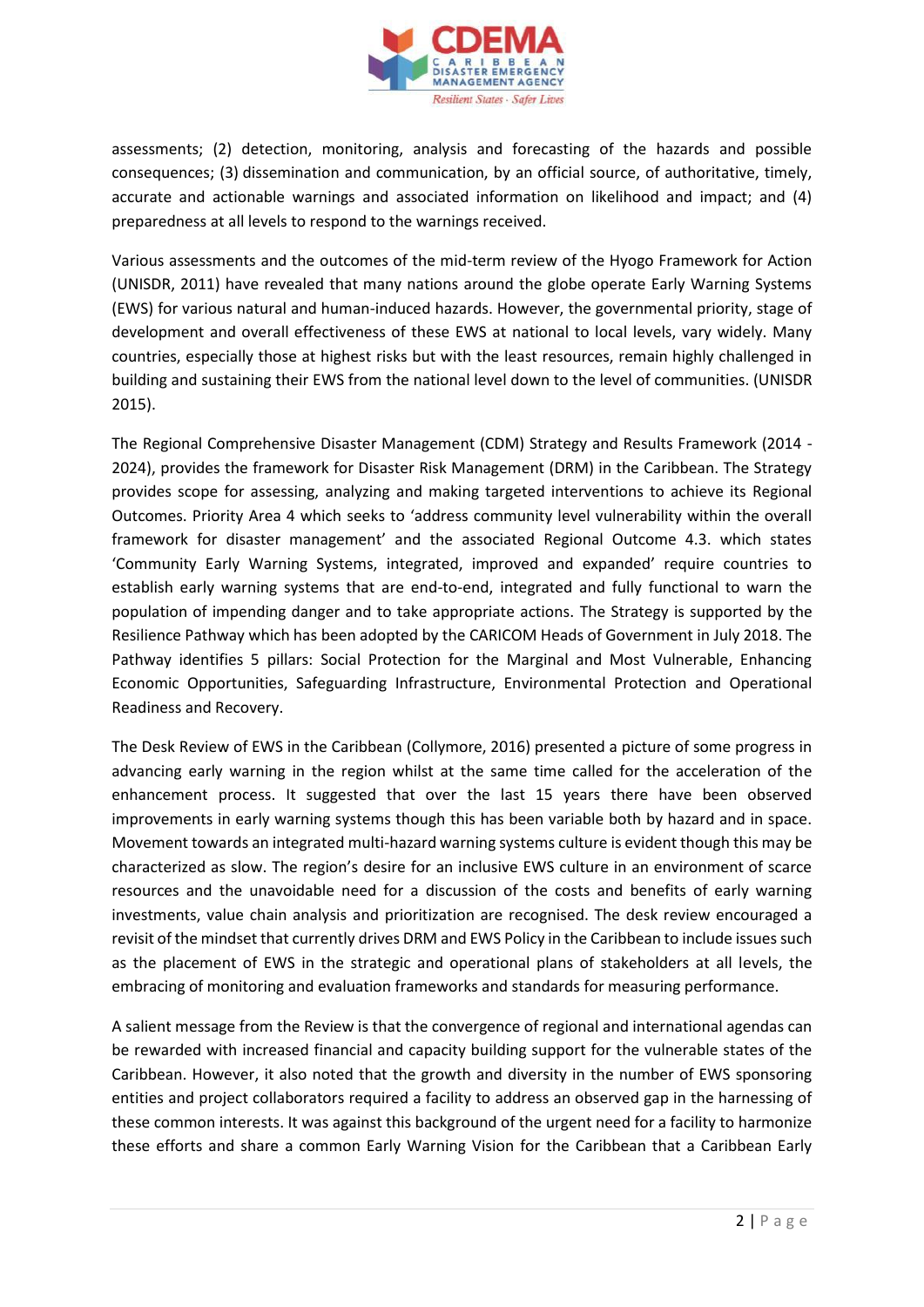

Warning Alliance was proffered. It was platformed on broad strategic recommendations that spoke to:

- The establishment of a strategic vision for EWS development
- Revisiting and strengthening the governance framework of EWS
- Prioritizing EWS investments
- Making EWS more visible in national and regional strategies and programs

### **Problem Statement**

The UNISDR states that for EWS to work effectively, "… (the) four inter-related components (of EWS) need to be coordinated within and across sectors and multiple levels … Failure in one component or a lack of coordination across them could lead to failure of the whole system." There is therefore a need for coordinated governance arrangements for EWS at the regional level (and the national level). In response to this challenge the establishment of the Regional Early Warning Systems Consortium with a mandate to advance and strengthen EWS coordination is proposed.

The current arrangements for early warning systems in the Caribbean comprise a multiplicity of stakeholders whose functions fall within one or more of the four EWS pillars, address one or more hazards and operate at different jurisdictional levels. To date, a strategic vision around which the efforts of these diverse organizations is focused is to be articulated. This should be rooted in a robust enabling framework addressing the policy, and legislative and regulatory environment supported by an agreed work programme, and appropriate monitoring, evaluation and reporting mechanisms. Whilst legal guidance on EWS exists in the Model Comprehensive Disaster Management Bill and Regulations, many countries are to enact the legislation and at this time, no agreed EWS policy document exists.

There is a partial understanding of the mandates and activities of some organisations in relation to EWS but no established coordination of this area to ensure the maximisation of synergies, standardization of methodological approaches and reduction of overlaps and duplication. While there have been assessments undertaken at the national level for four countries of the Region, there is no comprehensive baseline reflecting the status and gaps. Initiatives have been undertaken in an ad hoc manner although the interventions are recognised as necessary.

Significant gaps exist in the pillar of disaster risk knowledge which is based on the systematic collection of data and disaster risk assessments. There is limited knowledge related to vulnerabilities related priority hazards are often not known and a similar scenario exists in the development of risk maps. Whilst significant progress has been made in the area of detection, monitoring, analysis and forecasting of the volcanic hazard, tropical cyclones for example, there is a need to strengthen this area for other hazards such as severe weather events and landslides. The need for this is reiterated by the fact that specialist skills in detection, monitoring, analysis and forecasting often reside within specialized regional institutions and the capacity for interpreting regional level products may vary across states.

Repeated events have proven that dissemination and communication by an official of authoritative, timely, accurate and actionable warnings require strengthening. There is a need to strengthen messages through a revisit of language and tailoring for specific audiences. In addition, assumptions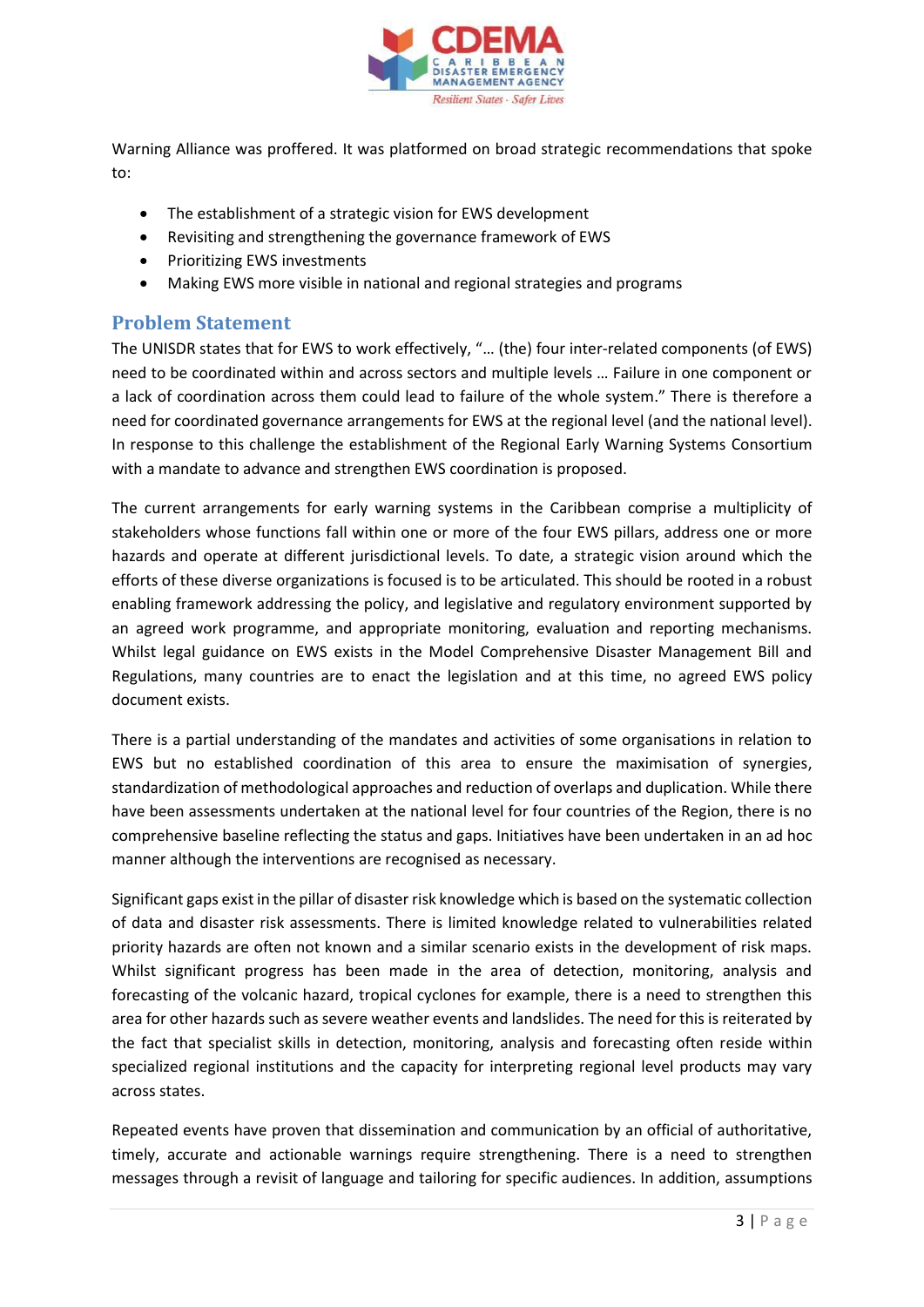

made about the capacity of the whole population to prepare and respond to the warnings are often flawed due to capacity constraints amongst some segments of the population including the marginal and those within vulnerable groups.

Given this environment, there is a need for strengthened coordination of EWS interventions in the region within each of the four pillars and across the four pillars particularly within the context of scarce human and financial resources. This function is seen as critical noting the more advanced development of some sub-systems and EWS pillars when compared with others. Also critical is the need for cooperation in a region with Coordination of the Consortium being led by the Caribbean Disaster Emergency Management Agency (CDEMA) which is the organisation with the broadest scope and mandate for coordination of disaster risk management in the Caribbean region. There is strong engagement however with partner institutionssuch as academic, scientific, donors, private sector and civil society.

The matters to be addressed by the Consortium should be guided by the various assessments of EWS in the region including those resulting from the application of the MHEWS Checklist (gap analyses) at the national level in 4 CDEMA Participating States<sup>3</sup>. In particular there should be a review exercise to assess the elements of the gap analyses, to inform areas for collaboration to ensure optimal levels of integration within and between sub-systems. Key issues identified by Collymore (2014) that should be considered further are: early warning communications; accelerated engagement of all stakeholders in the EWS triangle; a strategic vision for EWS development; strengthening of the EWS governance framework; cooperation around a shared EWS agenda; consideration of EWS within the context of climate services; and EWS monitoring evaluation and reporting against the CDM strategy.

The Consortium should promote the integration of expertise from the perspective of the four pillars of the EWS that involve scientific and academic institutions, authorities and civil protection agencies and communities; and the development of the multi-hazard approach which has been considered as 'embryonic' noting the there are some more advanced elements of the system, for example, early warning for hurricanes and floods, and less so for tsunamis, volcanoes, forest fires, localised intense rainfall, landslides, earthquakes, climate change and El Niño.

### **Strategic Approach**

In June 2017, the Regional Early Warning Systems Consortium was proposed with the purpose of advancing and strengthening coordination of EWS. The Regional Early Warning Systems Consortium is a multi-stakeholder group of national and regional agencies with mandates and/or activities targeted at the development and enhancement of early warning systems across multiple hazards. This governing mechanism is expected to provide guidance to Participating States of CDEMA, individually and collectively, on areas pertinent to integrated MHEWS systems that deliver on CDM Regional Outcome 4.3 specifically and more broadly on Regional Outcomes 1, 2 and 3.

<sup>&</sup>lt;sup>3</sup> Antigua and Barbuda, The Commonwealth of Dominica, Saint Lucia and St. Vincent and the Grenadines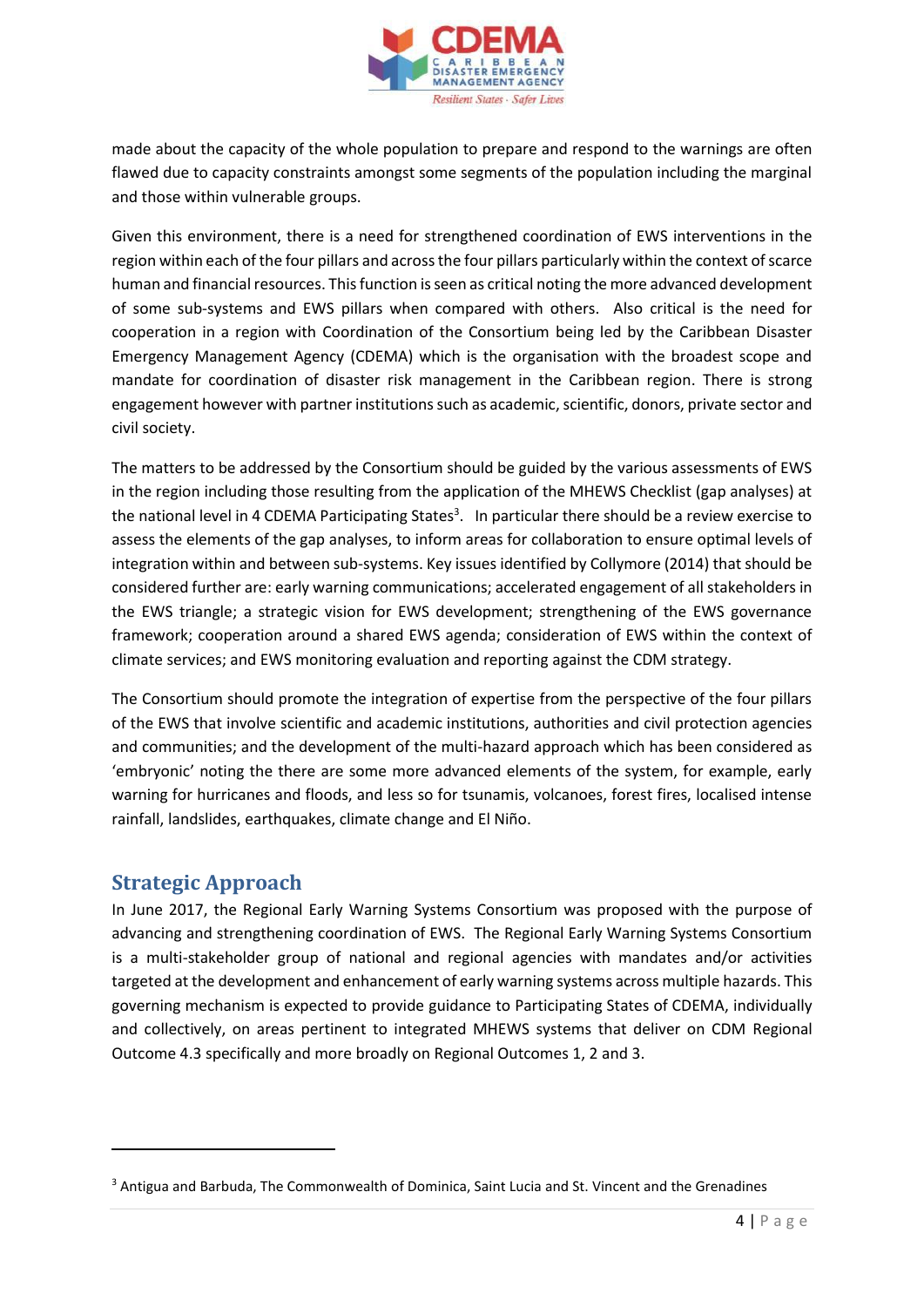

### **Objectives**

The Regional EWS Consortium is intended to provide strategic direction to the development and sustainability of MHEWS in the region from the regional to community levels within the context of the CDM Regional Outcome 4.3 'Community early warning systems, integrated, improved and expanded'.

The main objectives are to:

- Provide oversight for EWS developments in the Caribbean region, emphasizing the need for a multi-hazard approach
- Revisit and propose areas of strengthening for the MHEWS governance framework
- Review and provide policy direction to CDEMA and countries on MHEWS
- Ensure that MHEWS as a theme is more visible in national and regional strategies and programs
- Support the implementation of national and regional MHEWS initiatives
- Keep under review the status of MHEWS in the Caribbean region

Key next steps to support the establishment of the Regional EWS Consortium should include:

- 1. A mapping of agencies and their mandates and activities against the four EWS pillars
- 2. Consensus on the strategic vision and mission of the Consortium
- 3. An action plan to support the mission of the Consortium that is updated and reported against, on a yearly basis

# **Theory of Change**

The long-term outcome of the work of the consortium is strengthened coordination for EWS across multiple hazards affecting the region. To achieve this the work of the Consortium is proposed to focus on three (3) outputs which will contribute to the long-term outcome. The theory of change is based on the assumptions which include *inter alia* that EWS Consortium members are committed to the Consortium objective of strengthened coordination and advancement of EWS; development partners who support the area of EWS recognize and support the objectives of the Consortium.

#### **Output 1: The regional strategic vision for EWS established and action plan developed.**

Under this outcome, activities will be undertaken to identify critical stakeholders, build consensus and support for the EWS Consortium and strategies for the maintenance of engagement, elaborate a vision statement for EWS in the region and a mission statement for the REWSC, an action plan for the Consortium in support of its mission, and define roles and responsibilities. This will provide a strategic focus around which EWS stakeholders at national and regional levels may articulate institutional programmes in support of the strategic vision which will contribute to delivering agreed results. The EWS Consortium, in working towards the agreed vision, will also provide that necessary space to promote and facilitate integration of the four EWS components within and across sectors and multiple levels since these are requirements for the system to work effectively and strengthen over all coordination. It is anticipated that once the vision is articulated, it will be periodically reviewed in line with the monitoring and evaluation of the implementation of the action plan and overall EWS under